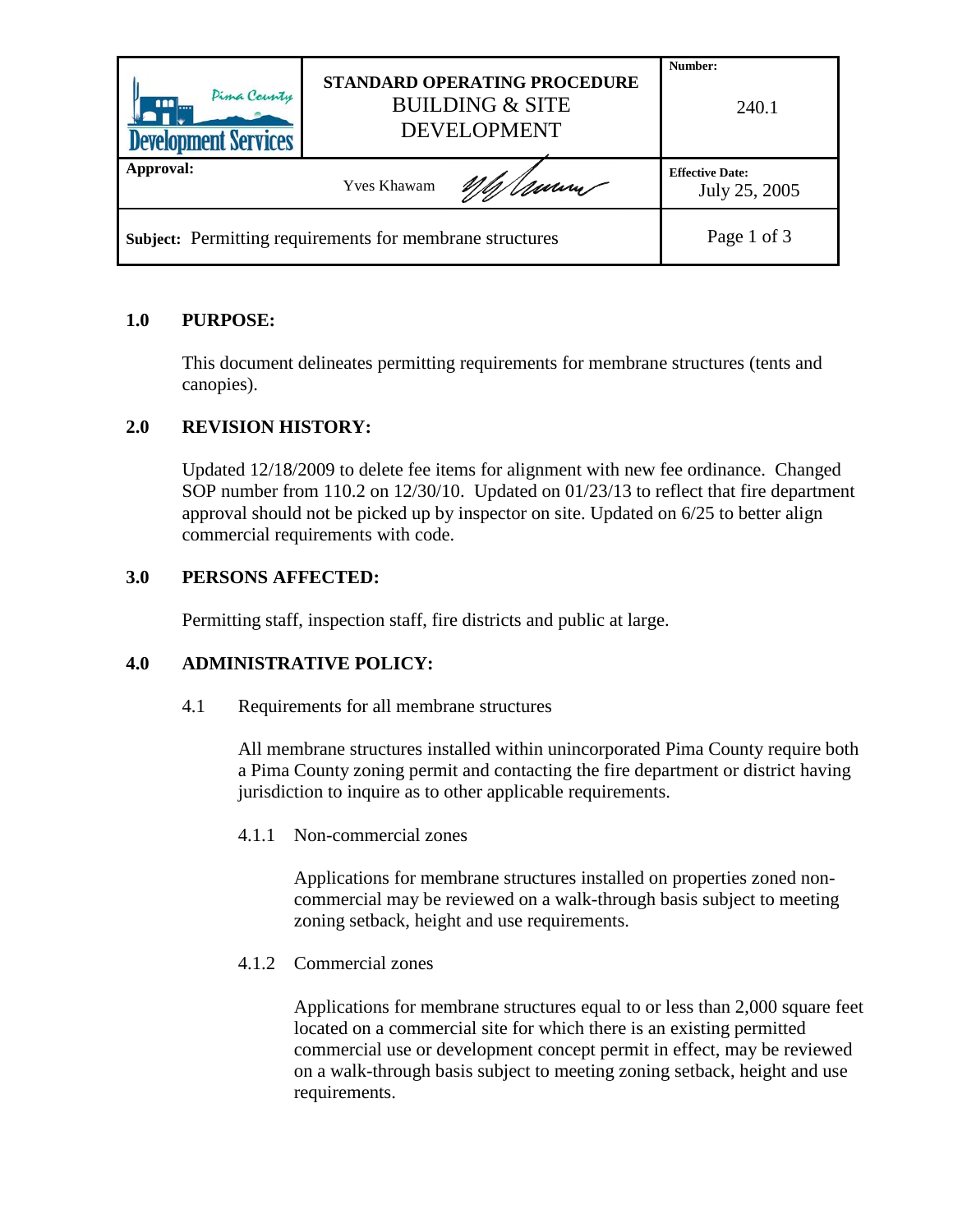

Applications for membrane structures over 2,000 square feet located on a commercial site shall require a site construction permit or a temporary use permit. This is a time consuming process and requires advance planning.

4.2 Membrane structures up to a maximum of 400 square feet or 900 square feet if open on a minimum of two sides

Membrane structures where the area does not exceed 400 square feet, or 900 square feet if open on a minimum of two sides, are exempt from building code requirements if there is no electrical equipment associated with the installation.

- 4.3 Membrane structures not exempt from building code requirements
	- 4.3.1 Building permitting requirements

Permitting for membrane structures not meeting the exemption based on square footage under Section 4.2 shall require the following information:

- Site plan showing location of membrane structure and proximity to other structures and lot lines
- Square feet and overall dimensions of membrane structure
- Occupancy group of membrane structure (mercantile, assembly, etc.)
- Number of days that membrane structure is to be erected

Furthermore, membrane structures erected for 180 days or more shall require a full structural design and periodic Special Inspection approvals to be submitted to Pima County every 180 days as long as the structure remains erected.

4.3.2 Electrical permitting requirements

All electrical installations require Building Safety & Sustainability electrical permitting, with the exception of power for amusement devices and carnival rides in place on a site for fewer than 30 days and not connected to a utility company's facilities. Please provide a drawing or list of all electrical equipment to be energized, conductors used, and details regarding service equipment including site-generated power for all installations that exceed 72 hours of use. Installations to be used for fewer than 72 hours will not require a drawing or list of equipment used and will only require field inspection.

4.3.3 Outdoor lighting permitting requirements